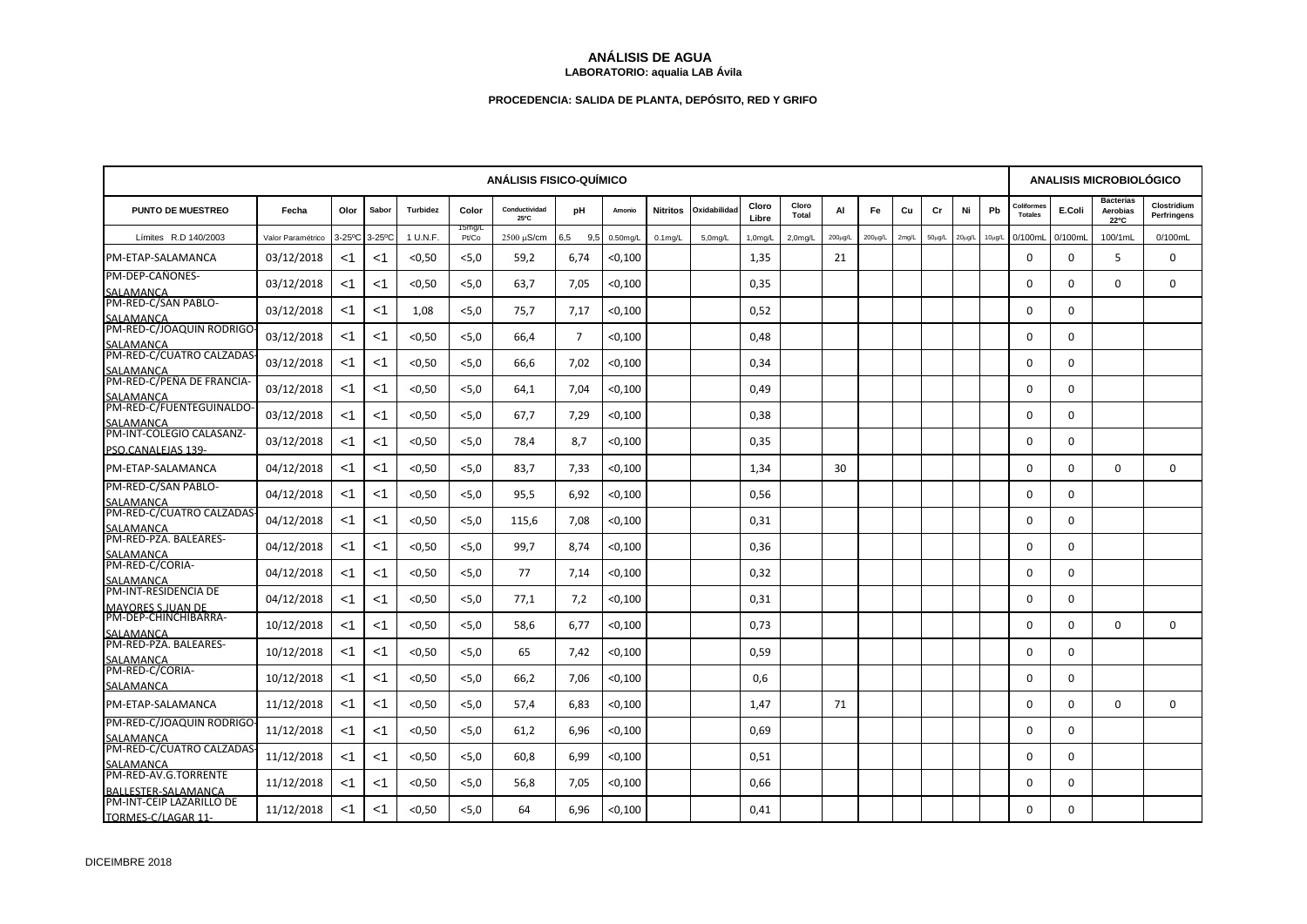## **ANÁLISIS DE AGUA LABORATORIO: aqualia LAB Ávila**

# **PROCEDENCIA: SALIDA DE PLANTA, DEPÓSITO, RED Y GRIFO**

|                                                                            | <b>ANÁLISIS FISICO-QUÍMICO</b> |                       |           |                 |                 |                       |            |             |                 |             |                |                      |         |              |       |             | <b>ANALISIS MICROBIOLÓGICO</b> |             |                             |             |                                      |                            |  |
|----------------------------------------------------------------------------|--------------------------------|-----------------------|-----------|-----------------|-----------------|-----------------------|------------|-------------|-----------------|-------------|----------------|----------------------|---------|--------------|-------|-------------|--------------------------------|-------------|-----------------------------|-------------|--------------------------------------|----------------------------|--|
| <b>PUNTO DE MUESTREO</b>                                                   | Fecha                          | Olor                  | Sabor     | <b>Turbidez</b> | Color           | Conductividad<br>25°C | рH         | Amonio      | <b>Nitritos</b> | Oxidabilida | Cloro<br>Libre | Cloro<br>Total       | AI      | Fe           | Cu    | Cr          | Ni                             | Pb          | Coliforme<br><b>Totales</b> | E.Coli      | <b>Bacterias</b><br>Aerobias<br>22°C | Clostridium<br>Perfringens |  |
| Límites R.D 140/2003                                                       | Valor Paramétrico              | $3-25$ <sup>o</sup> C | $3-25$ °C | 1 U.N.F.        | 15mg/L<br>Pt/Co | 2500 µS/cm            | 6,5<br>9.5 | $0.50$ mg/L | $0.1$ ma/L      | $5.0$ mg/L  | 1,0mg/L        | 2.0 <sub>m</sub> q/L | 200µg/L | $200\mu$ g/L | 2mg/L | $50\mu g/L$ | $20\mu$ g/L                    | $10\mu g/l$ | 0/100ml                     | 0/100mL     | 100/1mL                              | 0/100mL                    |  |
| PM-ETAP-SALAMANCA                                                          | 12/12/2018                     | <1                    | $<$ 1     | 0,737           | < 5.0           | 61,9                  | 6,99       | < 0,100     |                 |             | 1,14           |                      | 26      |              |       |             |                                |             | 0                           | $\Omega$    | $\mathbf 0$                          | $\Omega$                   |  |
| PM-RED-C/CORIA-<br>SALAMANCA<br>PM-RED-C/FUENTEGUINALDO                    | 12/12/2018                     | $<$ 1                 | <1        | 0,628           | < 5.0           | 66,2                  | 7,15       | < 0,100     |                 |             | 0,55           |                      |         |              |       |             |                                |             | 0                           | 0           |                                      |                            |  |
| SALAMANCA                                                                  | 12/12/2018                     | $<$ 1                 | <1        | 0.746           | < 5, 0          | 64                    | 7.41       | < 0,100     |                 |             | 0,43           |                      |         |              |       |             |                                |             | $\Omega$                    | $\Omega$    |                                      |                            |  |
| PM-INT-ESCUELA INFANTIL-<br>C/OBISPO ALCOLEA S/N-<br>PM-RED-PZA. BALEARES- | 12/12/2018                     | $<$ 1                 | ا>        | < 0.50          | < 5.0           | 60,8                  | 7,1        | < 0,100     |                 |             | 0,74           |                      |         |              |       |             |                                |             | $\Omega$                    | $\Omega$    |                                      |                            |  |
| SALAMANCA                                                                  | 17/12/2018                     | $<$ 1                 | <1        | < 0.50          | < 5, 0          | 61,1                  | 7,64       | < 0,100     |                 |             | 0,47           |                      |         |              |       |             |                                |             | $\mathbf 0$                 | $\mathbf 0$ |                                      |                            |  |
| PM-RED-C/PEÑA DE FRANCIA-                                                  | 17/12/2018                     | <1                    | $<$ 1     | < 0.50          | < 5.0           | 58,2                  | 7,1        | < 0,100     |                 |             | 0,61           |                      |         |              |       |             |                                |             | $\Omega$                    | $\Omega$    |                                      |                            |  |
| SALAMANCA<br>PM-RED-C/FUENTEGUINALDO<br>SALAMANCA                          | 17/12/2018                     | $<$ 1                 | ا>        | < 0.50          | $<$ 5,0         | 60,4                  | 7,35       | $<$ 0,100   |                 |             | 0,46           |                      |         |              |       |             |                                |             | 0                           | 0           |                                      |                            |  |
| PM-ETAP-SALAMANCA                                                          | 18/12/2018                     | $<$ 1                 | <1        | 0,634           | < 5.0           | 58,6                  | 6,93       | < 0,100     |                 |             | 0,91           |                      | 39      |              |       |             |                                |             | $\Omega$                    | $\Omega$    | $\Omega$                             | $\Omega$                   |  |
| PM-DEP-PINILLA-SALAMANCA                                                   | 18/12/2018                     | $<$ 1                 | <1        | < 0.50          | < 5, 0          | 59                    | 6,99       | $<$ 0,100   |                 |             | 0,68           |                      |         |              |       |             |                                |             | 0                           | 0           | $\mathbf 0$                          | $\mathbf 0$                |  |
| PM-RED-C/SAN PABLO-<br>SALAMANCA                                           | 18/12/2018                     | $<$ 1                 | <1        | < 0.50          | < 5.0           | 55.8                  | 6,99       | < 0,100     |                 |             | 0,63           |                      |         |              |       |             |                                |             | 0                           | $\Omega$    |                                      |                            |  |
| PM-RED-C/JOAQUIN RODRIGO<br>SALAMANCA                                      | 18/12/2018                     | $<$ 1                 | <1        | < 0.50          | < 5.0           | 58,2                  | 7,05       | $<$ 0,100   |                 |             | 0,62           |                      |         |              |       |             |                                |             | 0                           | 0           |                                      |                            |  |
| PM-RED-PZA. BALEARES-<br>SALAMANCA                                         | 18/12/2018                     | $<$ 1                 | ا>        | $0,50$          | < 5, 0          | 61                    | 7,66       | < 0,100     |                 |             | 0,52           |                      |         |              |       |             |                                |             | 0                           | 0           |                                      |                            |  |
| PM-ETAP-SALAMANCA                                                          | 19/12/2018                     | $<$ 1                 | <1        | < 0.50          | < 5, 0          | 68,5                  | 7,05       | < 0,100     |                 |             | 1,23           |                      | 25      |              |       |             |                                |             | $\Omega$                    | $\Omega$    | $\Omega$                             | $\Omega$                   |  |
| PM-RED-C/JOAQUIN RODRIGO                                                   | 19/12/2018                     | $<$ 1                 | ا>        | < 0.50          | <5,0            | 66,8                  | 7,08       | < 0,100     |                 |             | 0,63           |                      |         |              |       |             |                                |             | 0                           | $\Omega$    |                                      |                            |  |
| SALAMANCA<br>PM-RED-C/CORIA-<br>SALAMANCA                                  | 19/12/2018                     | $<$ 1                 | <1        | < 0.50          | <5,0            | 75                    | 7,75       | < 0,100     |                 |             | 0,47           |                      |         |              |       |             |                                |             | $\Omega$                    | $\Omega$    |                                      |                            |  |
| PM-RED-AV.DE LA MERCED-                                                    | 19/12/2018                     | $<$ 1                 | <1        | < 0.50          | $<$ 5,0         | 66,8                  | 7,09       | < 0,100     |                 |             | 0,73           |                      |         |              |       |             |                                |             | 0                           | 0           |                                      |                            |  |
| SALAMANCA<br>PM-INT-RESIDENCIA DE<br><b>MAYORES S.JUAN DE</b>              | 19/12/2018                     | $<$ 1                 | $<$ 1     | < 0, 50         | <5,0            | 68,1                  | 7,22       | < 0,100     |                 |             | 0,53           |                      |         |              |       |             |                                |             | $\mathbf 0$                 | $\Omega$    |                                      |                            |  |
| PM-ETAP-SALAMANCA                                                          | 26/12/2018                     | $<$ 1                 | <1        | < 0.50          | < 5, 0          | 71                    | 7.01       | $<$ 0,100   |                 |             | 1,13           |                      | 19      |              |       |             |                                |             | $\Omega$                    | $\Omega$    | $\Omega$                             | $\Omega$                   |  |
| PM-RED-C/SAN PABLO-<br>SALAMANCA                                           | 26/12/2018                     | $<$ 1                 | <1        | < 0.50          | < 5, 0          | 79,2                  | 7,6        | $<$ 0,100   |                 |             | 0,51           |                      |         |              |       |             |                                |             | 0                           | $\Omega$    |                                      |                            |  |
| PM-RED-C/JOAQUIN RODRIGO<br>SALAMANCA                                      | 26/12/2018                     | $<$ 1                 | <1        | < 0.50          | < 5.0           | 70,6                  | 7,16       | < 0,100     |                 |             | 0,49           |                      |         |              |       |             |                                |             | $\Omega$                    | $\Omega$    |                                      |                            |  |
| PM-RED-PZA. BALEARES-                                                      | 26/12/2018                     | <1                    | <1        | < 0.50          | < 5.0           | 79,5                  | 8,74       | < 0,100     |                 |             | 0,29           |                      |         |              |       |             |                                |             | $\Omega$                    | $\Omega$    |                                      |                            |  |
| SALAMANCA<br>PM-RED-C/PEÑA DE FRANCIA-<br>SALAMANCA                        | 26/12/2018                     | <1                    | <1        | < 0.50          | $<$ 5,0         | 72,2                  | 7,24       | < 0,100     |                 |             | 0,51           |                      |         |              |       |             |                                |             | $\Omega$                    | $\Omega$    |                                      |                            |  |